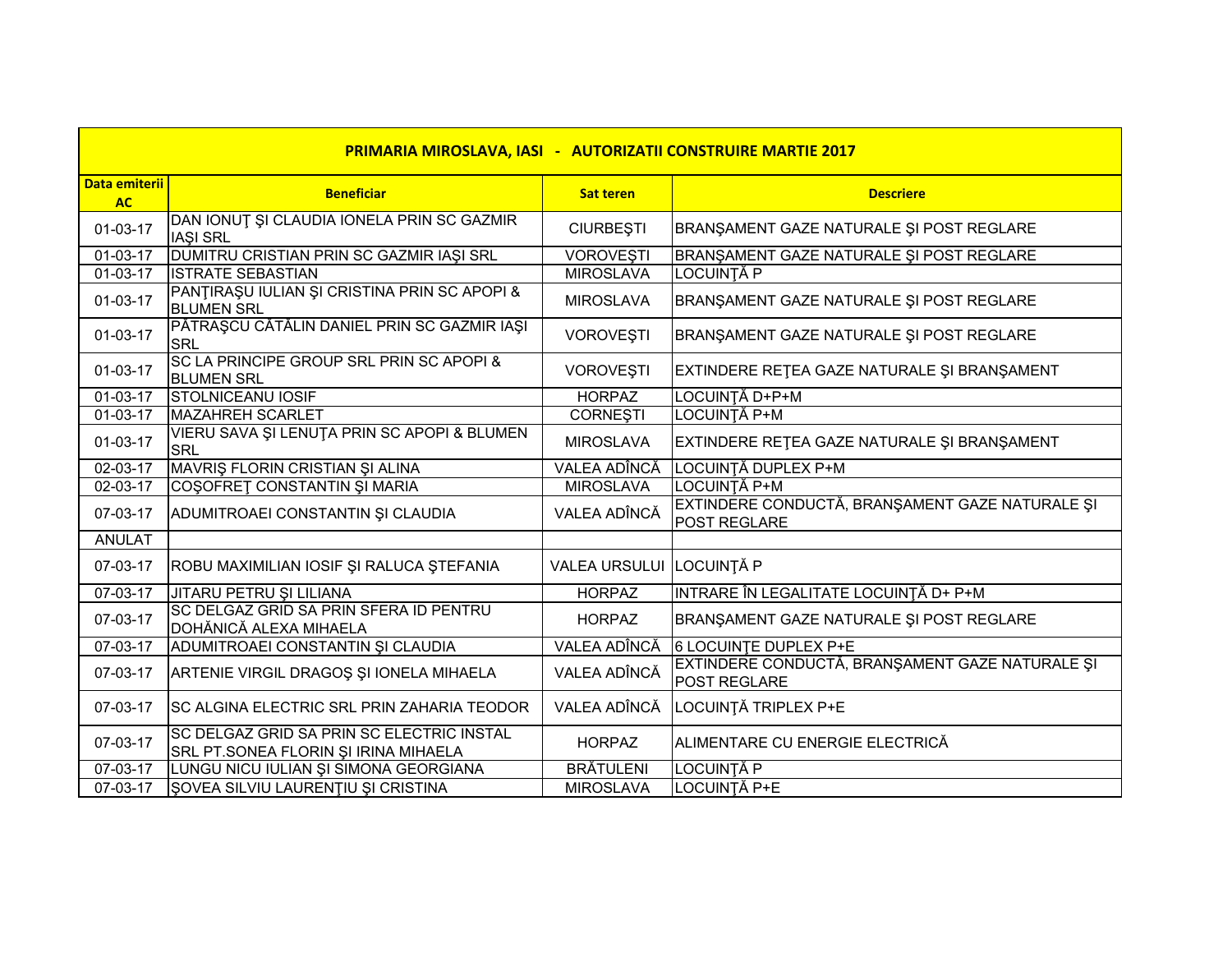| 07-03-17       | SC ALGINA ELECTRIC SRL PRIN ZAHARIA TEODOR                        | VALEA ADÎNCĂ                | LOCUINȚĂ DUPLEX P+E                                                                 |
|----------------|-------------------------------------------------------------------|-----------------------------|-------------------------------------------------------------------------------------|
| 09-03-17       | STANCU GABRIEL CĂTĂLIN ȘI ELENA                                   | VALEA ADÎNCĂ                | LOCUINȚĂ P+E                                                                        |
| 09-03-17       | SIDOR LUCIAN NICOLAE ȘI MIHAELA                                   | <b>BALCIU</b>               | LOCUINȚĂP+E                                                                         |
| $10-03-17$     | <b>SCRIPCARU ALEXANDRU</b>                                        | VALEA ADÎNCĂ                | LOCUINȚĂ P+E+M                                                                      |
| 10-03-17       | <b>BLASIU ADRIANA</b>                                             | VALEA ADÎNCĂ                | LOCUINȚĂ DUPLEX P+M                                                                 |
| $13 - 03 - 17$ | RĂDĂȘANU ION ȘI NICULINA                                          | <b>MIROSLAVA</b>            | LOCUINȚĂ DUPLEX P+M                                                                 |
| 13-03-17       | BAȚINCU VASILE ȘI TATIANA                                         | <b>MIROSLAVA</b>            | LOCUINȚĂ DUPLEX P+M                                                                 |
| 13-03-17       | <b>STIRBAN IOAN</b>                                               | <b>MIROSLAVA</b>            | LOCUINȚĂ P+M și ANEXĂ GOSPODĂREASCĂ                                                 |
| 13-03-17       | ROMEGHIA CIPRIAN VASILE ȘI CORINA ANDREEA                         | <b>VALEA URSULUI</b>        | LOCUINȚĂ P+M                                                                        |
| $13 - 03 - 17$ | SIPOTEANU MIHAI CLAUDIU                                           | VALEA ADÎNCĂ                | LOCUINȚĂ D+ P+M                                                                     |
| 14-03-17       | <b>CURCUDEL MARINEL ȘI LIVIA</b>                                  | VALEA ADÎNCĂ LOCUINȚĂ P+M   |                                                                                     |
| 14-03-17       | ZALINCU CIPRIAN CONSTANTIN ȘI ANA MARIA                           | VALEA ADÎNCĂ LOCUINȚĂ P+E   |                                                                                     |
| 16-03-17       | <b>RADU VASILE</b>                                                | <b>CORNEȘTI</b>             | <b>DEMOLARE C1</b>                                                                  |
| 16-03-17       | ALBU MIHAI ȘI LILIANA                                             | VALEA ADÎNCĂ                | ETAJARE IMOBIL EXISTENT CF.AC28/2005                                                |
| 16-03-17       | ILIE CONSTANTIN CRISTINEL ȘI MINERVA                              | <b>HORPAZ</b>               | LOCUINȚĂ P                                                                          |
| 16-03-17       | <b>FRUNZĂ IONUT</b>                                               | VALEA ADÎNCĂ                | BRANŞAMENT GAZE NATURALE ŞI POST REGLARE                                            |
| 16-03-17       | DOBRE LIVIU ȘI ELENA GEORGIANA                                    | <b>DANCAŞ</b>               | <b>EXTINDERE PENSIUNE AGROTURISTICĂ,</b><br>COMPARTIMENTARE POD ÎN SPAȚIU DE LOCUIT |
| 16-03-17       | MATASE MIHAI ȘI LENUȚA                                            | VALEA ADÎNCĂ                | LOCUINȚĂ P+M                                                                        |
| 16-03-17       | NECHIFOR VALERICĂ ȘI NECHITA SILVIA                               | VALEA ADÎNCĂ                | EXTINDERE CONDUCTĂ, BRANȘAMENT GAZE NATURALE ȘI<br>POST REGLARE                     |
| 16-03-17       | <b>TUNZA LENUTA</b>                                               | <b>HORPAZ</b>               | EXTINDERE LOCUINȚĂ CF AC262/2006 P+M                                                |
| 16-03-17       | CUFNER NICOLAE ȘI ELENA CARMEN                                    | <b>HORPAZ</b>               | DOUĂ LOCUINȚE P                                                                     |
| $16-03-17$     | <b>BACLANOV MARINEL ȘI PETRONELA</b>                              | <b>MIROSLAVA</b>            | LOCUINȚĂ P+M                                                                        |
| 16-03-17       | GHERASIM BĂDĂLUȚĂ FLORIN ȘI SÎNZIANA                              | <b>MIROSLAVA</b>            | LOCUINȚĂ P+M                                                                        |
| $16 - 03 - 17$ | CONSTANTIN MIHAI MARIUS ȘI ALINA MARCELA                          | VALEA ADÎNCĂ                | LOCUINȚĂ COLECTIVĂ D+P+2E+M                                                         |
| $17-03-17$     | <b>TĂNASĂ VASILE</b>                                              | VALEA ADÎNCĂ                | LOCUINȚĂ P+E                                                                        |
| 20-03-17       | <b>LEONTE VALENTIN</b>                                            | <b>HORPAZ</b>               | INTRARE ÎN LEGALITATE LOCUINȚĂ P                                                    |
| 20-03-17       | SC APOPI & BLUMEN SRL PT. POSTOLACHE SILVIU<br>CONSTANTIN ȘI DANA | <b>CIURBEȘTI</b>            | EXTINDRE RETEA GAZE NATURALE ȘI BRANȘAMENT                                          |
| 20-03-17       | SC GAZMIR IAȘI SRL PT. DONICI VIRGIL                              | <b>MIROSLAVA</b>            | BRANŞAMENT GAZE NATURALE ŞI POST REGLARE                                            |
| 20-03-17       | SC GAZMIR IAȘI SRL PT.AGAPE MIHAI ȘI ELENA,<br><b>SANDU ELENA</b> | VALEA URSULUI VALEA URSULUI |                                                                                     |
| 20-03-17       | SC APOPI & BLUMEN SRL PT.MARCU DIANA<br>MĂDĂLINA ȘI CIPRIAN MIHAI | <b>GĂURENI</b>              | EXTINDERE RETEA GAZE NATURALE ȘI BRANȘAMENT                                         |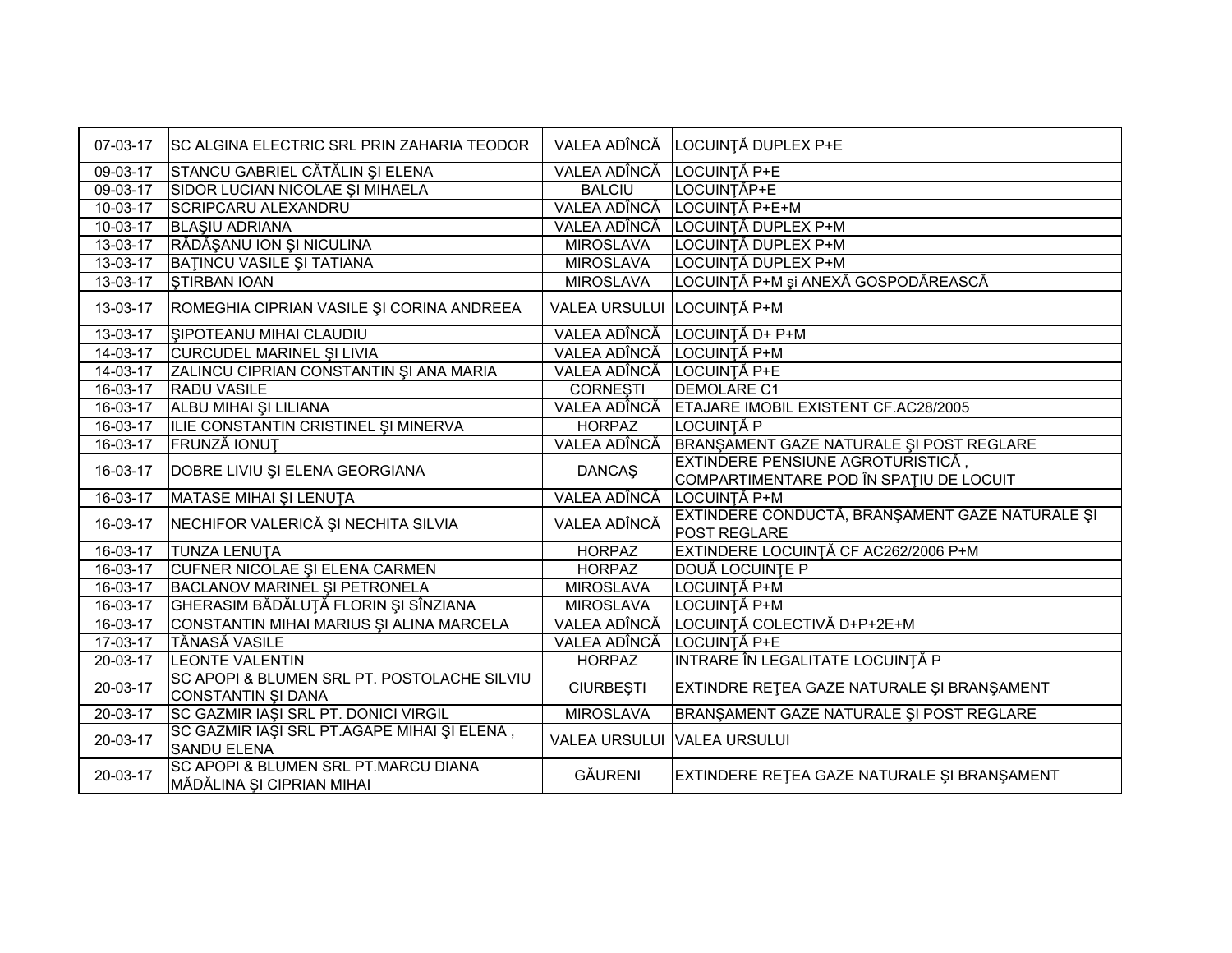| 20-03-17       | SC APOPI & BLUMEN SRL PT. CIOBĂNIȚĂ<br>CONSTANTIN ȘI MARIA                          | <b>GĂURENI</b>           | EXTINDRE RETEA GAZE NATURALE ȘI BRANȘAMENT                                   |
|----------------|-------------------------------------------------------------------------------------|--------------------------|------------------------------------------------------------------------------|
| 20-03-17       | SC APOPI & BLUMEN SRL PT. GHERASIM BĂDĂLUȚĂ<br><b>FLORIN ȘI SÎNZIANA</b>            | <b>MIROSLAVA</b>         | EXTINDERE RETEA GAZE NATURALE ȘI BRANȘAMENT                                  |
| 20-03-17       | SC APOPI & BLUMEN SRL PT. DUCA LĂCRĂMIOARA<br><b>CARMEN</b>                         | <b>MIROSLAVA</b>         | EXTINDRE RETEA GAZE NATURALE ȘI BRANȘAMENT                                   |
| $20 - 03 - 17$ | <b>POPA FLORENTINA</b>                                                              | VALEA ADÎNCĂ             | <b>BRANŞAMENT APĂ</b>                                                        |
| 20-03-17       | POPESCU EMIL IULIAN ȘI IRINA MIHAELA                                                | VALEA ADÎNCĂ             | LOCUINȚĂ P+E                                                                 |
| 20-03-17       | SC LUK TRANS SRL PRIN SC APOPI & BLUMEN SRL                                         |                          | VALEA URSULUI EXTINDERE REȚEA GAZE NATURALE ȘI BRANȘAMENT                    |
| 20-03-17       | VÂNĂTORU LIVIU ȘI ANCA MONICA PT. SC<br><b>AUTOHUNTER SRL</b>                       | <b>URICANI</b>           | LOCUINȚĂ SERVICIU-100mp ȘI BIROURI PRESTĂRI SERVICII ȘI<br>DEPOZITARE -250mp |
| 21-03-17       | CUCUTEANU CIPRIAN ȘI CLAUDIA PRIN SC<br>APOPI&BLUMEN                                |                          | VALEA URSULUI EXTINDERE REȚEA GAZE NATURALE ȘI BRANȘAMENT                    |
| 21-03-17       | CLINCU MAGDALINA PRIN SC APOPI & BLUMEN SRL                                         | <b>MIROSLAVA</b>         | EXTINDERE REȚEA GAZE NATURALE ȘI BRANȘAMENT                                  |
| 21-03-17       | CHIRIAC OVIDIU ȘI GABRIELA, MITOCARU VALERIU<br>SI MARIA PRIN SC APOPI & BLUMEN SRL | <b>PROSELNICI</b>        | EXTINDERE REȚEA GAZE NATURALE ȘI BRANȘAMENT                                  |
| 21-03-17       | BUHUS COSTEL ȘI LILIANA PRIN SC APOPI &<br><b>BLUMEN SRL</b>                        | <b>VOROVEŞTI</b>         | EXTINDERE RETEA GAZE NATURALE ȘI BRANȘAMENT                                  |
| 21-03-17       | <b>BOBU GHEORGHITĂ ȘI ELENA</b>                                                     |                          | VALEA URSULUI DOUĂ LOCUINȚE DUPLEX P+E                                       |
| 22-03-17       | <b>GHERASIM VASILE SI DOINA</b>                                                     | <b>MIROSLAVA</b>         | <b>LOCUINȚĂ P</b>                                                            |
| $22 - 03 - 17$ | LEFTER GEORGE ȘI DOINA                                                              | <b>HORPAZ</b>            | LOCUINȚĂ P+M                                                                 |
| 22-03-17       | LEFTER CONSTANTIN ȘI VASILICA                                                       | <b>HORPAZ</b>            | LOCUINȚĂ P+M                                                                 |
| 22-03-17       | ASAVEI RĂDUCU IONUT                                                                 | VALEA URSULUI LOCUINȚĂ P |                                                                              |
| $22 - 03 - 17$ | <b>SC ART EST CONSTRUCTION 2008 SRL</b>                                             | <b>HORPAZ</b>            | LOCUINȚĂ DUPLEX P+E                                                          |
| 22-03-17       | <b>SC ART EST CONSTRUCTION 2008 SRL</b>                                             | <b>HORPAZ</b>            | LOCUINȚĂ DUPLEX P+E                                                          |
| $22 - 03 - 17$ | <b>SC ART EST CONSTRUCTION 2008 SRL</b>                                             | <b>HORPAZ</b>            | <b>LOCUINȚĂ DUPLEX P+E</b>                                                   |
| 22-03-17       | <b>RADU VASILE</b>                                                                  | <b>CORNESTI</b>          | LOCUINTĂ P                                                                   |
| 22-03-17       | <b>GHERCĂ IRONIM ȘI LENUȚA</b>                                                      | VALEA ADÎNCĂ             | DOUĂ LOCUINȚE DUPLEX P+E+M                                                   |
| 22-03-17       | SC APOPI & BLUMEN SRL PT.SC GAZMIR IAŞI SRL                                         | <b>VOROVEȘTI</b>         | EXTINDERE RETEA GAZE NATURALE                                                |
| 22-03-17       | <b>SC GAZMIR IAŞI SRL PT. GÎRLEA DAN</b>                                            | <b>VOROVEŞTI</b>         | BRANŞAMENT GAZE NATURALE ŞI POST REGLARE                                     |
| 22-03-17       | <b>SC GAZMIR IAŞI</b>                                                               | <b>VOROVEȘTI</b>         | EXTINDERE RETEA GAZE NATURALE                                                |
| 23-03-17       | <b>MOISE VIORICA</b>                                                                | VALEA ADÎNCĂ             | CASĂ VACANȚĂ P                                                               |